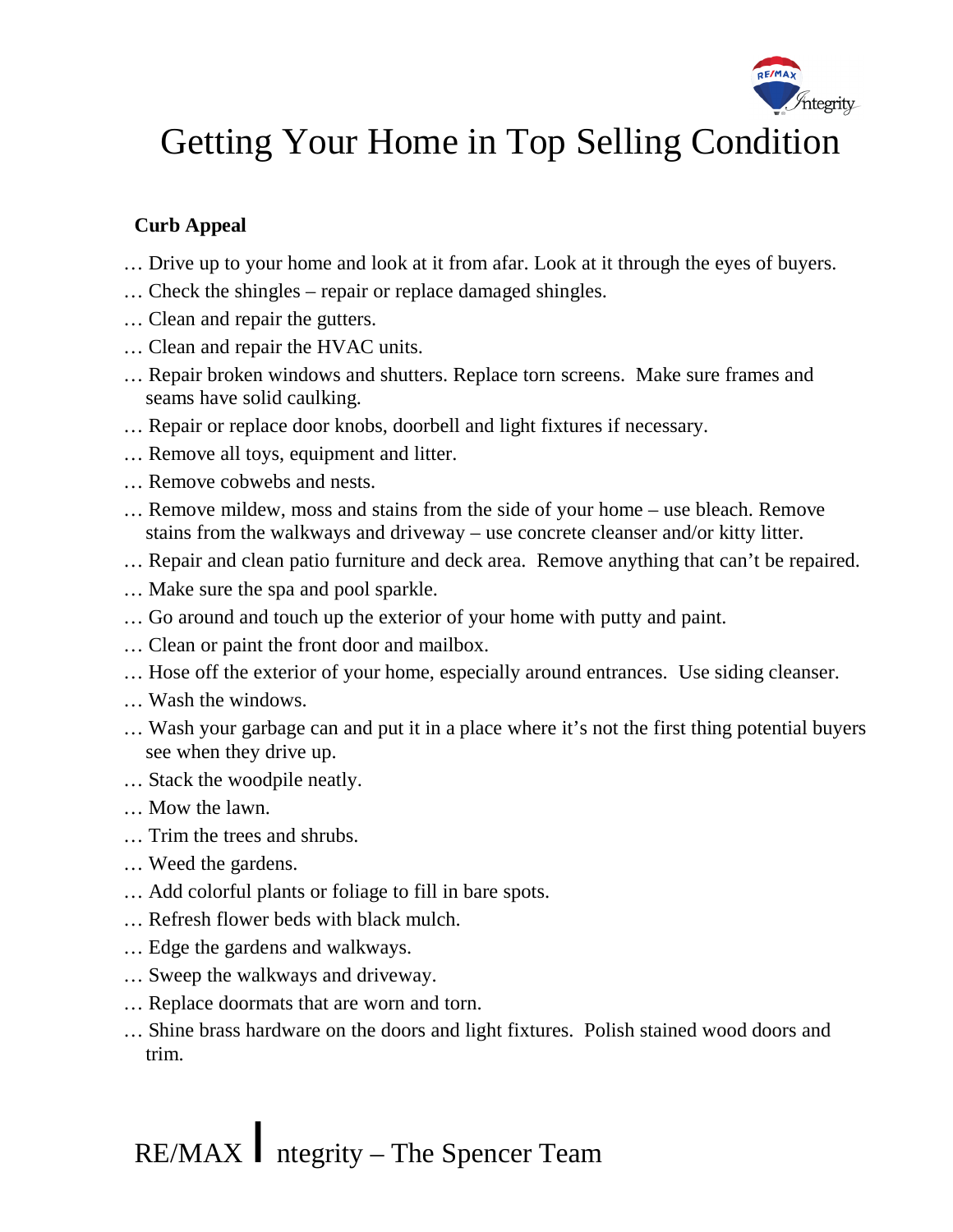

… Drive up to your home again and look at it from the eyes of a potential buyer. Walk into your home as a potential buyer. Determine what kind of impression the walkways and entrances now make.

#### **Overall Interior**

- … Walk through your home. Store, give away, throw, or donate anything that you won't need until after the move; e.g. furniture, knick-knacks, clothing, toys, equipment, appliances, worn rugs, papers, books, cosmetics, jewelry, games, CDs, etc.
- … Walk through your home again, this time with some tools. Fix loose door knobs, cracked molding, leaky faucets. Remove cob webs.
- … Replace worn or broken door knobs, cabinet fixtures, light fixtures, light switches, outlet plates, faucets and vent covers.
- … Clean the fireplace.
- … Clean the vents.
- … Clean and organize your closets. Add extra space by storing or giving away items.
- … Add a fresh coat of paint in light, neutral colors.
- … Shampoo the carpet. Replace if necessary. Clean and wax the floors.
- … Vacuum the window blinds, shades and drapes. Wash or dry clean curtains. Wash all the windows, frames and sills.
- … Take care of stale or musty odors.
- … Remove all valuables, such as jewelry, artwork, knick-knacks, medications, cash, coin collection, etc.
- … Open all the window shades to create a spacious and bright look.
- … Put pet supplies and dishes in a place where they are not the first thing potential buyers see or smell when they walk into a room.

## **Living Room and Family Room**

- … Make these rooms spacious and inviting.
- … Discard or repair chipped furniture. Replace worn rugs and pillows.
- … Remove magazines, games, toys and clutter.
- … Make sure the entertainment center sparkles.
- … Vacuum upholstery, drapes, pillows, etc.

## **Dining Room**

- … Clean out your china cabinet. Polish any visible silver.
- … Put a lovely centerpiece on the table.

## **Bedrooms**

RE/MAX /ntegrity – The Spencer Team